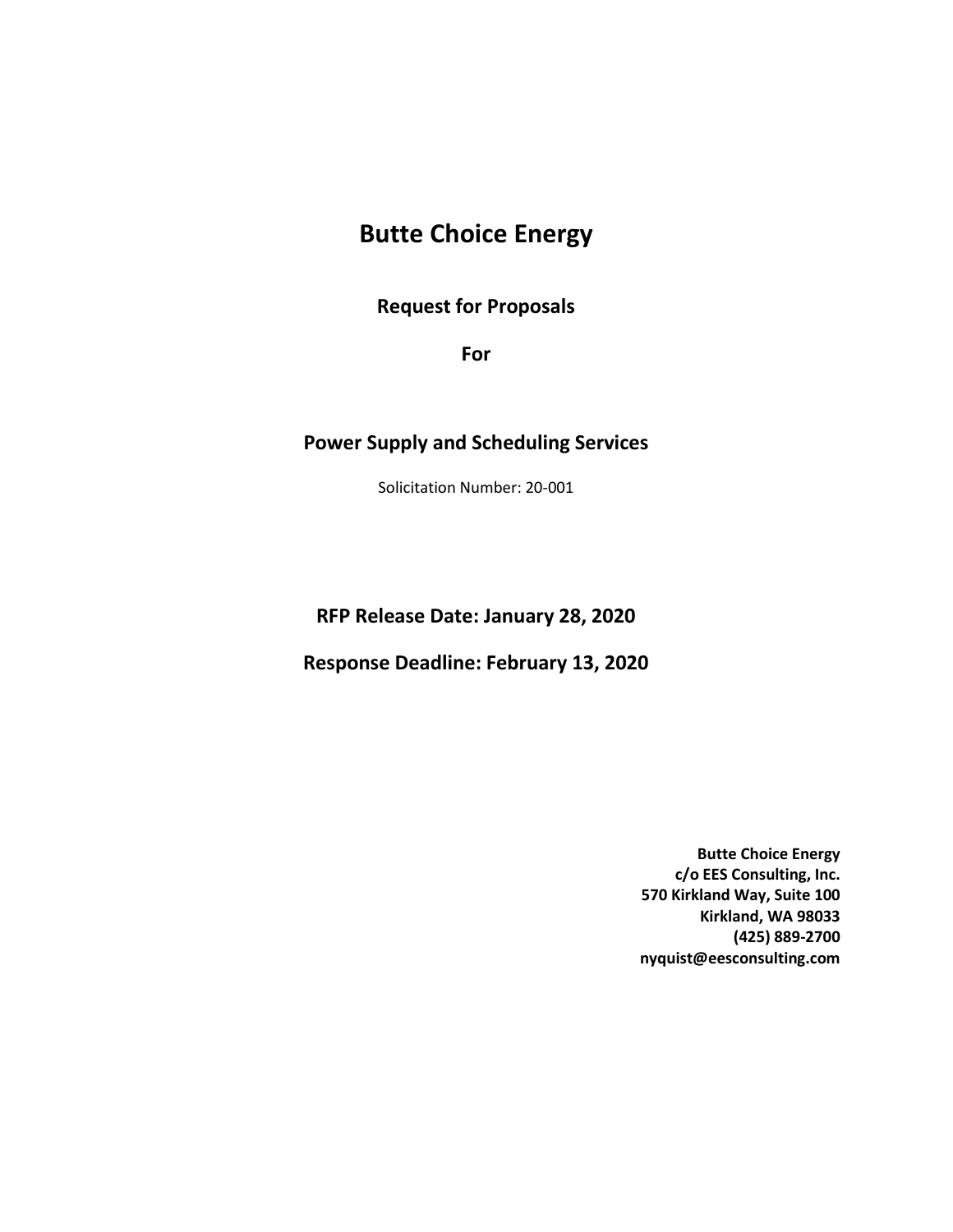# Table of Contents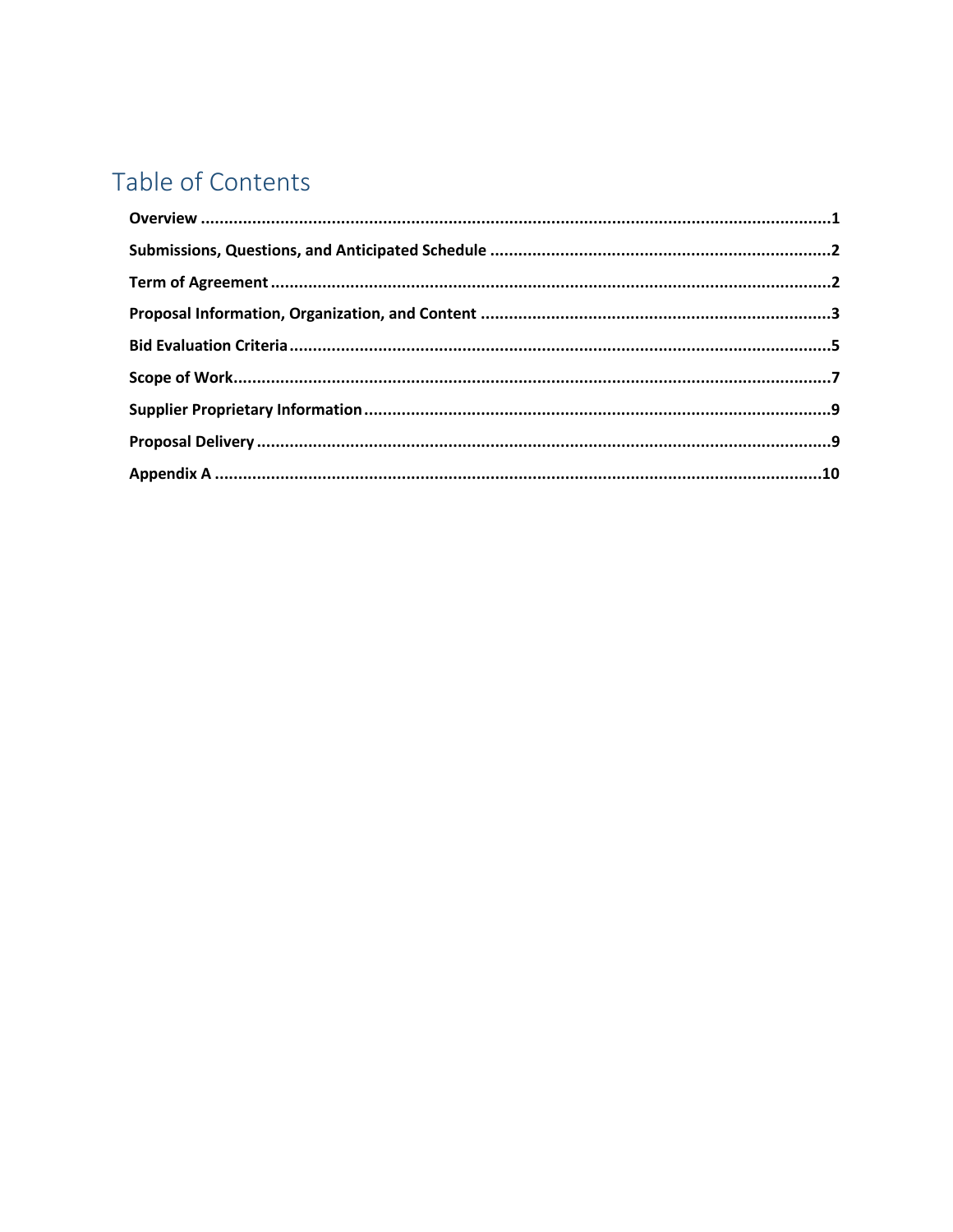### <span id="page-2-0"></span>**Overview**

Butte Choice Energy (BCE) is requesting proposals for electric power supply and scheduling services to serve retail electric customers who will participate in BCE's Community Choice Aggregation Program. BCE is currently comprised of the County of Butte and the City of Chico. The Business Plan for BCE is available online at ButteChoiceEnergy.org.

On November 18, 2019, two jurisdictions joined together to form a Joint Powers Authority to provide electric retail service to customers within their jurisdictions pursuant to California's Community Choice Aggregation (CCA) statutes. BCE's service area is the geographical area of the City of Chico and unincorporated Butte County, the electric customers of which (Except for direct access customers) are currently service by Pacific Gas & Electric (PG&E). BCE's implementation objectives are to 1) provide electric generation rates that are 3-4% lower than the generation rates offered by PG&E 2) offer a default product that is between 36-40% RPS qualifying renewable content at competitive rates, 3) offer voluntary products that are 50% and 100% renewable at competitive rates for comparable PG&E products, and 4) include local/regional resources as much as possible.

It is anticipated that BCE will ramp up to full operation in one phase. This RFP is intended to fulfill the needs of all anticipated BCE accounts. Phase 1 will initiate the operations of BCE and include all residential service accounts in BCE's service area. A timeline and summary of the expected characteristics of this phase is presented below as well as a load curve for this phase. 

| Extinued Electric Consumption for Anticipated DCE Accounts |      |       |       |       |       |  |
|------------------------------------------------------------|------|-------|-------|-------|-------|--|
| <b>BCE Demand</b>                                          | 2021 | 2022  | 2023  | 2024  | 2025  |  |
| Retail Demand                                              | 448  | 967   | 977   | 984   | 990   |  |
| Losses and UFE                                             | 31   | 68    | 68    | 69    | 69    |  |
| <b>TOTAL DEMAND</b>                                        | 479  | 1,035 | 1,046 | 1,053 | 1,060 |  |
|                                                            |      |       |       |       |       |  |
| <b>BCE Supply</b>                                          |      |       |       |       |       |  |
| <b>Total Renewable</b><br><b>Resources</b>                 | 157  | 368   | 391   | 482   | 436   |  |
| <b>Total Conventional</b><br><b>Resources</b>              | 322  | 668   | 655   | 571   | 624   |  |
| <b>TOTAL SUPPLY</b>                                        | 479  | 1,035 | 1,046 | 1,053 | 1,060 |  |

**Exhibit 1 Estimated Electric Consumption for Anticipated BCE Accounts**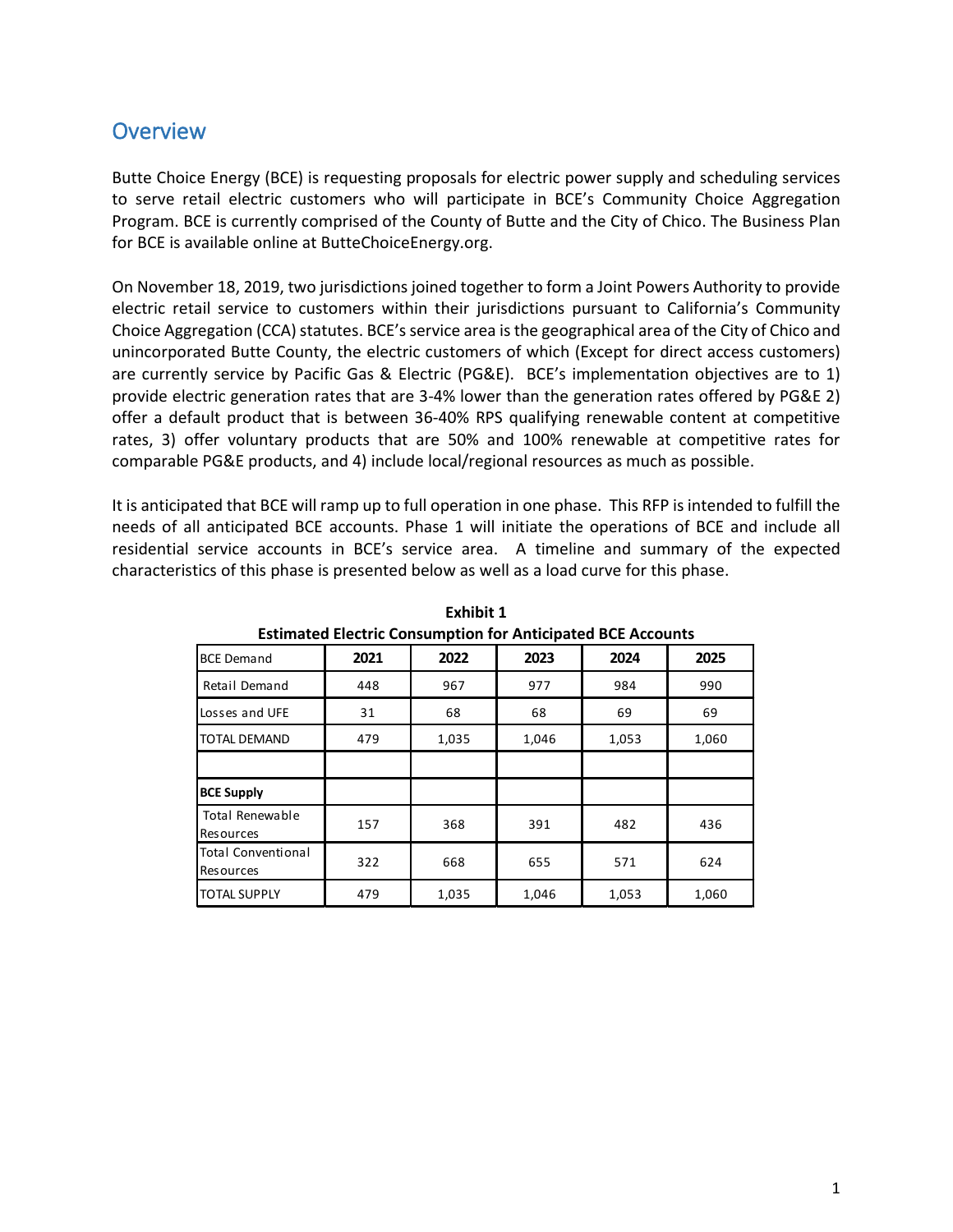| <b>Exhibit 2</b><br><b>Butte Choice Energy</b> |                             |  |  |  |  |
|------------------------------------------------|-----------------------------|--|--|--|--|
| <b>BCE Customers</b>                           | Eligible<br><b>Accounts</b> |  |  |  |  |
| Residential                                    | 91,582                      |  |  |  |  |
| <b>Small Commercial</b>                        | 9,671                       |  |  |  |  |
| <b>Medium Commercial</b>                       | 672                         |  |  |  |  |
| Large Commercial                               | 303                         |  |  |  |  |
| Industrial                                     | 10                          |  |  |  |  |
| <b>Street Lighting &amp; Traffic</b>           | 1,479                       |  |  |  |  |
| <b>Agricultural &amp; Pumping</b>              | 1,976                       |  |  |  |  |
| Total                                          | 105,694                     |  |  |  |  |

## <span id="page-3-0"></span>Submissions, Questions, and Anticipated Schedule

The RFP will be conducted in accordance with the schedule set forth below.

| Release RFP                              | January 28, 2020              |
|------------------------------------------|-------------------------------|
| Deadline for Question Submittal          | February 7, 2020              |
| Responses posted to website              | February 10, 2020             |
| <b>Proposal Submission Deadline</b>      | February 13, 2020             |
| <b>Finalist Selection/Interviews</b>     | February 13-February 20, 2020 |
| <b>Finalize Staff Recommendations</b>    | February 20, 2020             |
| Award of Contract and Notification       | February 26, 2020             |
| <b>Contract Completion/Commence Work</b> | March 1, 2020                 |

## <span id="page-3-1"></span>Term of Agreement

Requested services are to be provided during BCE's CCA implementation and program enrollment period, anticipated to be March 2020 - December 2021. BCE reserves the right to extend the agreement by an additional 12 to 24 months for "Day 2" operational power services expected to commence on or about January 1, 2022. Respondents must respond to the initial '2020-2021' scope of work ending on or about December 31, 2021. We encourage respondents to provide a proposed scope of work and projected pricing for the additional 12-24 months of Day 2 operating services as well.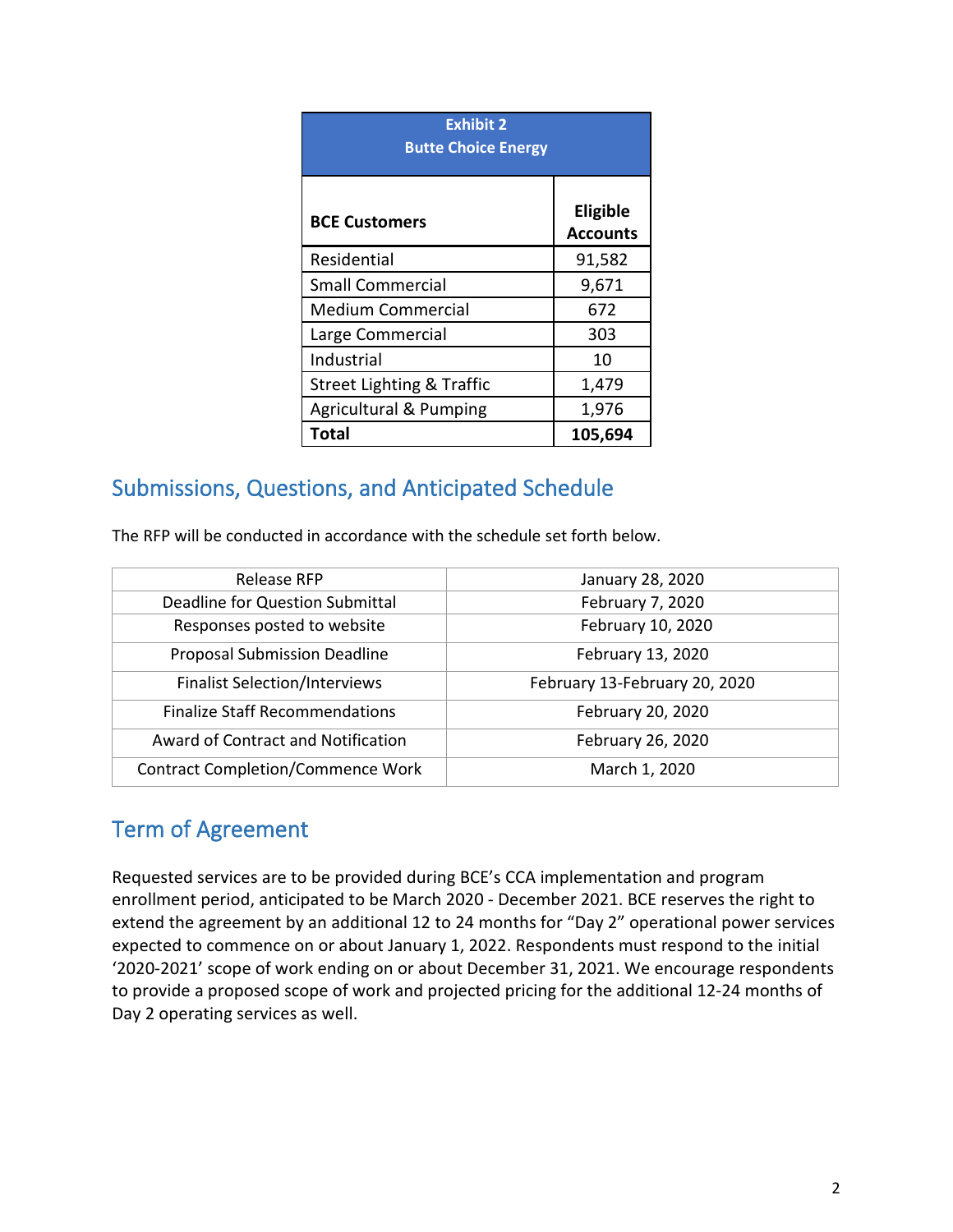# <span id="page-4-0"></span>Proposal Information, Organization, and Content

If awarded, the bidder's proposal in response to this RFP will be incorporated into a final agreement between BCE and the selected contractor. All Proposals shall contain, at a minimum, the following information:

1. Cover Letter

The cover letter should be brief (two pages maximum) and provide a short synopsis of the Proposer's approach to completing tasks and delivering project products and services. Describe how the delivery of services will be provided. If a team arrangement is proposed, BCE will recognize the integrity and validity of Proposer's team provided that:

- The arrangements are clearly identified, and relationships are fully disclosed; **and** a primary (Lead) Proposer is designated who will be responsible for all contract performance.
- The signature of the individual authorized/obligated to commit the bidder to this project is included.
- In signing proposal, statement that the bidder agrees that the terms of proposal and the costs as submitted are firm for a period of 120 days from proposal due date, unless otherwise negotiated with BCE.

The cover letter should also include

- The RFP number and title
- Name and address of proposing firms and/or individuals
- Phone and email address of sole or lead proposer
- **Primary contact person**
- 2. Table of Contents

This section should include clear identification of the materials by section and. Page numbers.

3. Bidder's Capabilities

All Proposals must provide a comprehensive description of the Bidder's qualifications, as described in the Bid Evaluation Criteria section below, and capabilities applicable to the Scope of Work including but not limited to the following:

 Demonstrates direct experience within and understanding of the California energy and electrical markets, including relevant legislation and regulations applicable to BCE and its major participants – investor owned utilities, CA Independent System Operator, energy service providers and independent power producers, California Public Utilities Commission, and other key market players.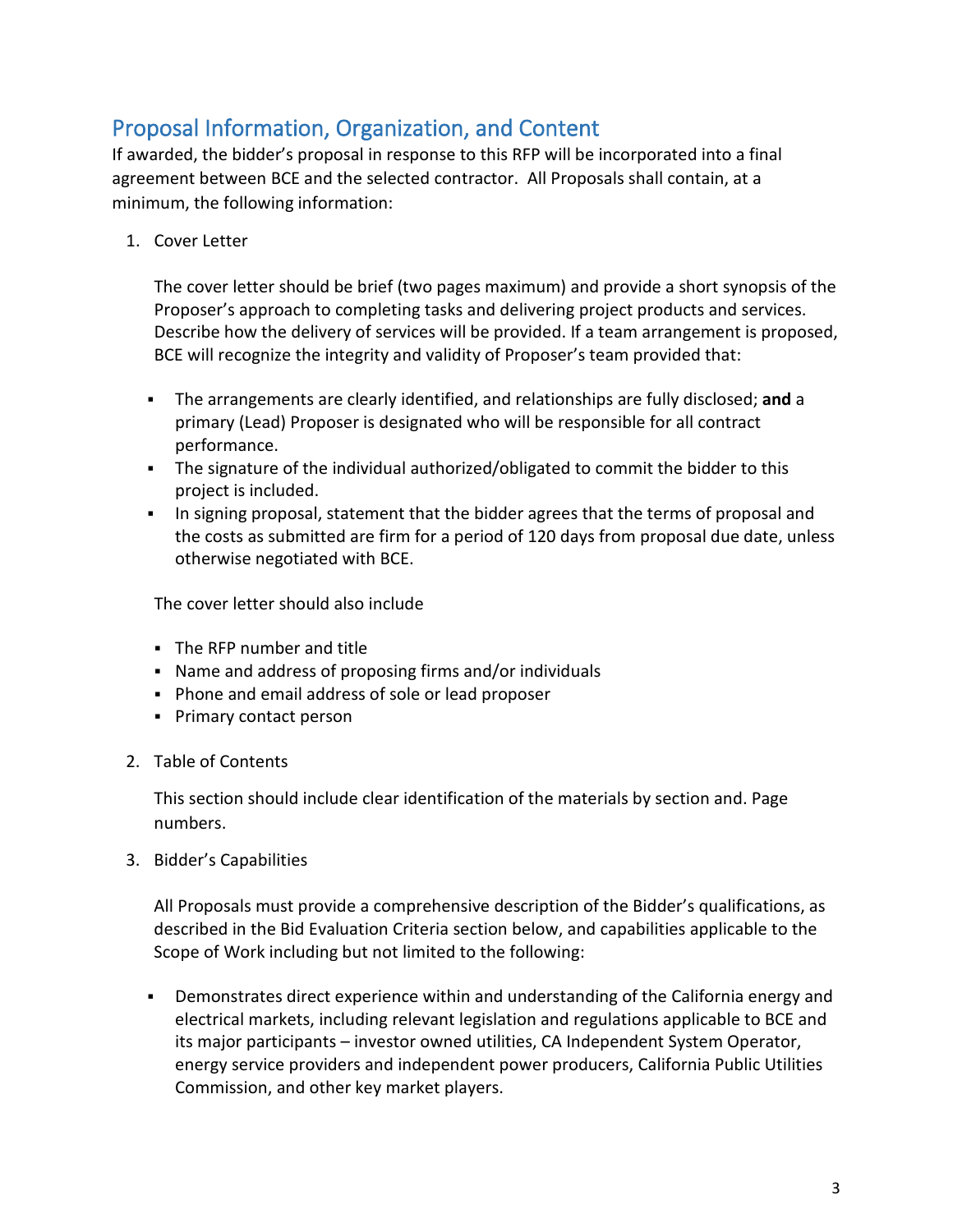- Demonstrates experience in resource planning and energy procurement.
- Demonstrates experience in California energy compliance reporting as it relates to BCE.
- Demonstrates experience with CAISO and power scheduling
- Possess all licenses and professional credentials relevant to performing services as specified under this RFP.
- 4. Scope of Work

Please refer to the Scope of Work section for detailed requirements. Bidders are encouraged to propose enhancements or procedural or technical innovations to the Scope of Work that do not materially deviate from the objectives or content of services included in this RFP. Bidder(s) shall at a minimum include:

- Provide a narrative, which addresses the Scope of Work, and shows understanding of the needs and requirements of BCE.
- Describe the approach to completing the tasks specified in the Scope of Work. The work plan shall be of such detail to demonstrate the bidder's ability to accomplish the project objectives.
- Outline sequentially the activities that would be undertaken in completing the tasks and specify who would perform them and what the associated costs would be.
- Furnish a project schedule for completing the tasks in terms of elapsed weeks from the project commencement date.
- If Identify methods that bidder(s) will use to ensure quality control as well as budget and schedule control for the project.
- **IDENTIFY** any special issues, problems or risks that are likely to be encountered in this project and how the bidder(s) would propose to address them.
- 5. Schedule

Please include a detailed schedule which lists milestones and estimated completion dates for each of the tasks.

6. Proposed Budget and Cost of Services

Please include an estimated budget and fee itemizations by year and task including travel expenses. Include all costs that may be relevant to the services proposed.

7. References

Please provide three (3) references, including names and contact information, for which you have performed similar work. References should not include any BCE member agencies, interim staff or Board members.

8. Project Team Staffing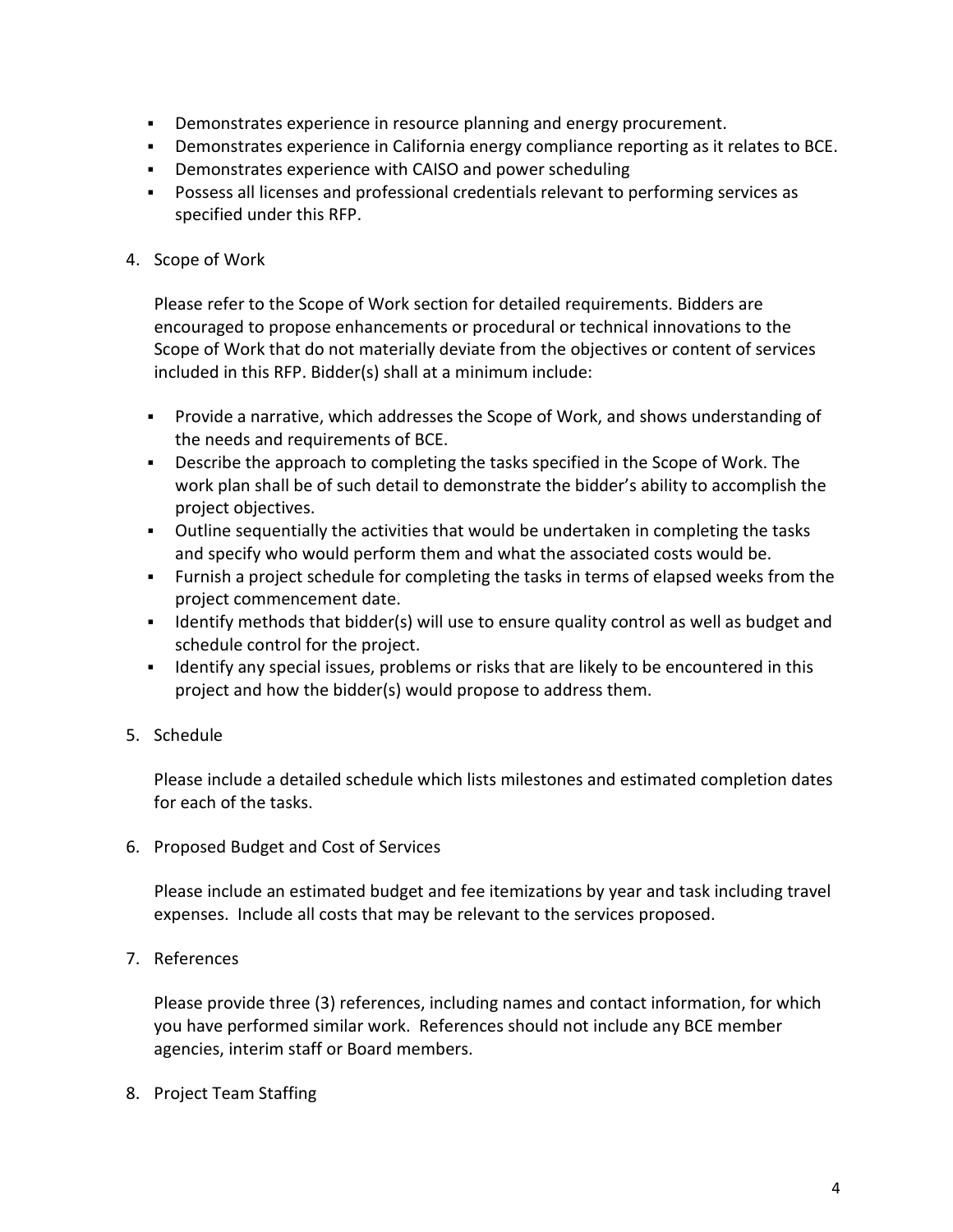Please include biographies and relevant experience of key staff and management personnel who would be assigned to the project.

9. Company Overview

Please provide the following for your company:

- Official registered name, address, main telephone number, and toll-free number(s).
- Primary key contact name, title, address (if different from above address), direct telephone number(s).
- Brief history, including year established, relevant financial information, and relevant experience with CCAs.
- The proposer or any guarantor must provide the following: (1) Audited financial statements from the prior two years of operations, (2) A credit rating from two of the following: Standard & Poors, Moody's, or Fitch Investor Services from the most recent rating agency report.
- 10. Statement of No Conflict/Anti-Trust

Please provide a statement that describes how bidder(s) will adhere to anti-trust and collusion laws while providing service to BCE. Also provide a statement that confirms that bidder(s) and any subconsultants responding to this RFP shall avoid organizational conflicts of interest which would restrict full and open competition in this procurement and subsequent procurements. An organizational conflict of interest means that due to other activities, business units, relationships or contracts that bidder(s) would be unable, or potentially unable, to render impartial assistance or advice to BCE consistent with the requirements of California Government Code section 1090; or that a bidder's objectivity in performing the work identified in the Scope of Work is or might otherwise be impaired; or bidders have an unfair competitive advantage.

## <span id="page-6-0"></span>Bid Evaluation Criteria

Proposals are being solicited from qualified service providers with demonstrated experience in California and western energy markets, as well as experience working with CCA programs in California. Qualified proposers may be a single company or a group of them that forms a team for purposes of this solicitation.

Bidders must possess the following minimum qualifications:

- 7-10 years experience with California energy markets, including CAISO market operations and regulations applicable to California energy programs
- 10 years experience in power procurement and portfolio planning and management services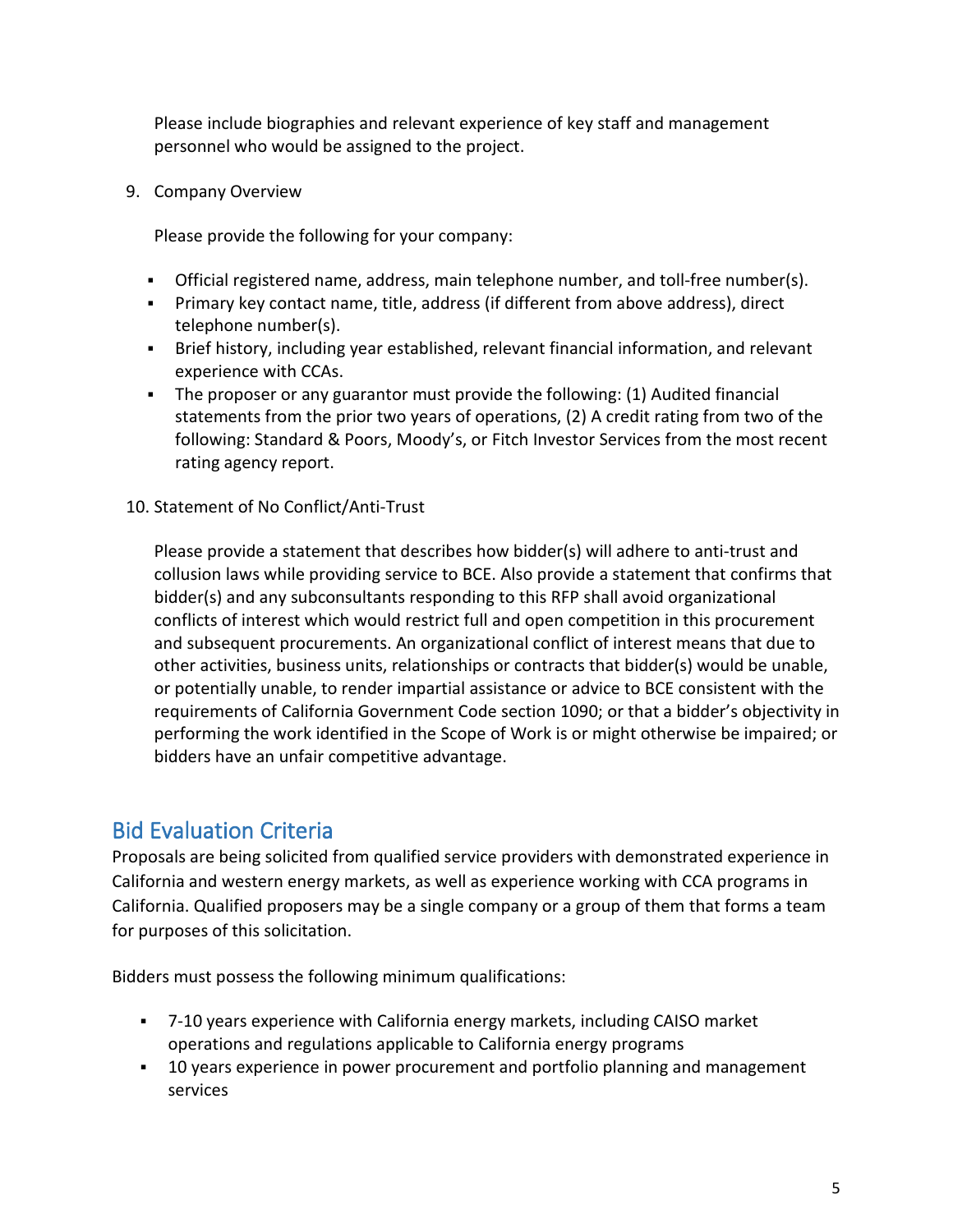10 years experience in the development and evaluation of risk management policies and regulations

Bidders should also demonstrate appropriate experience, knowledge and skills that include but are not limited to the following:

- **Experience with electricity load forecasting and data analysis**
- **Experience in risk management and energy portfolio management**
- Knowledge of CCA formation process in CA and knowledge of CA laws, regulations and compliance requirements governing CCAs in CA
- **EXPERIENCE 6.1** Experience with developing and evaluating bids for power resources including: financial and economic analysis and modeling and analysis of energy demand and market pricing
- **Experience/knowledge of CA energy compliance reporting**

BCE reserves the right to consider other factors than those specified above and to request additional information from suppliers. Through issuance of this RFP, BCE makes no commitment to any supplier that it will be awarded a contract to provide the solicited services. BCE reserves the right to discontinue this RFP process at any time for any reason. Proposals that fail to meet the RFP requirements may be rejected; however, BCE may waive minor irregularities in proposals if so doing would be in the best interest of BCE. BCE reserves the right to request additional information from any/all respondents as part of the selection process.

Proposals will be evaluated based on the following non-exhaustive factors and will be scored using a 100-point maximum.

| <b>Evaluation Criteria</b>                               | <b>Points Possible</b> |
|----------------------------------------------------------|------------------------|
| <b>Contractor Capability and Experience</b>              | 25                     |
| Management, Personnel and Qualifications                 | 25                     |
| References                                               | 25                     |
| Cost to BCE:                                             | 25                     |
| Clarity and cost for pre-launch and post-launch services |                        |

As reflected in the evaluation criteria, contract award will not be based solely on cost, but on a combination of factors as determined to be in the best interest of BCE. After evaluating the proposals and any oral interviews, BCE reserves the right to further negotiate the proposed work and/or method and amount of compensation.

Any award of a contract resulting from this RFP will be based upon the most responsive Proposal whose offer will be the most advantageous to BCE in terms of cost, functionality, effectiveness in meeting goals and objectives, and other factors as specified elsewhere in this RFP, as determined solely by BCE decision makers. BCE reserves the right to:

1. Disqualify any and all Proposals that are not submitted in accordance with the required format described in this RFP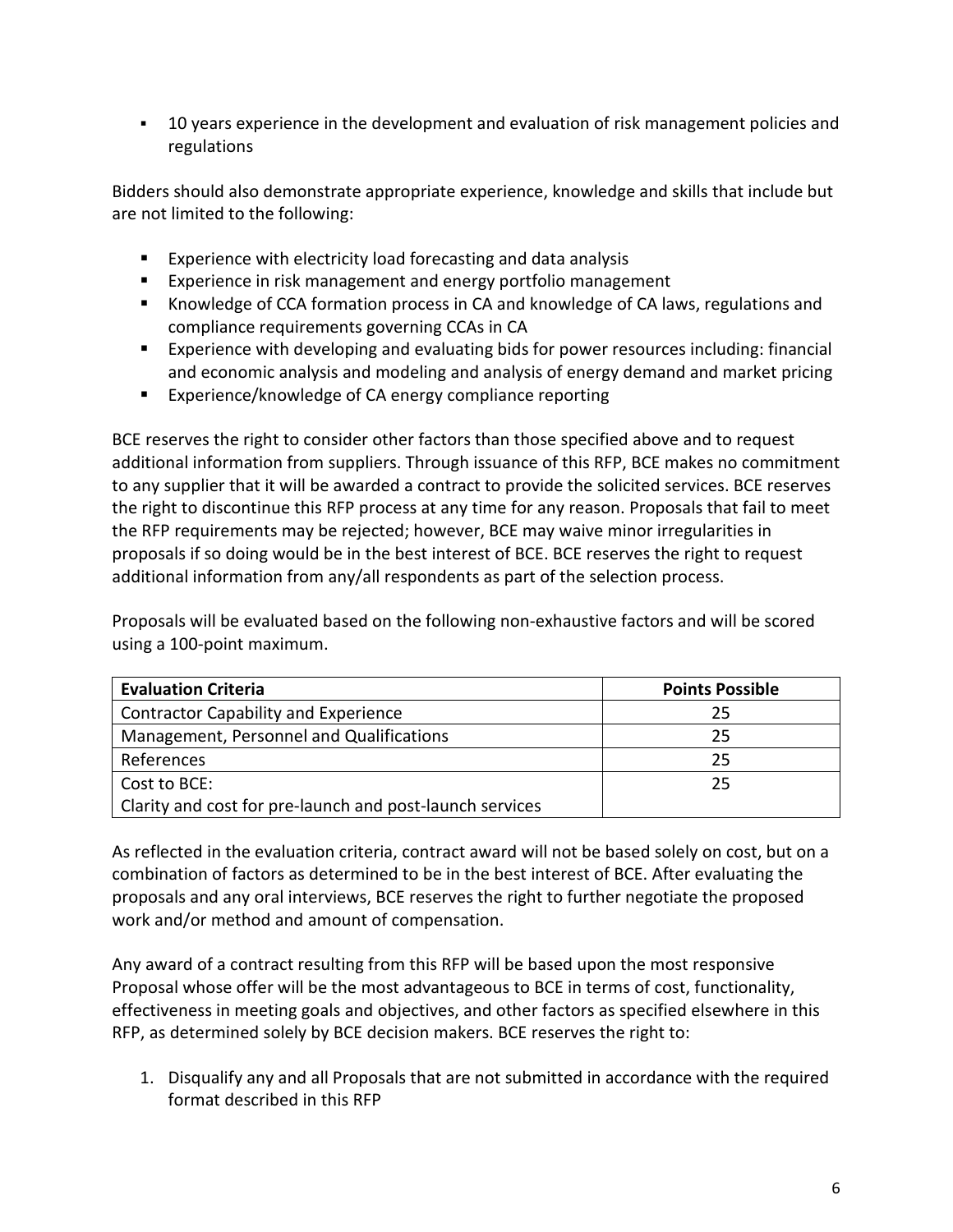- 2. Reject any and all Proposals submitted
- 3. Request additional information
- 4. Issue Addenda to this RFP
- 5. Award all, part, or none of the work contemplated in this RFP
- 6. Remedy errors in the RFP
- 7. Cancel the entire RFP
- 8. Issue a subsequent RFP
- 9. Approve or reject the use of a particular subcontractor/supplier
- 10. Negotiate with any, all or none of the Proposers. If BCE is unable to negotiate a final contract
- 11. Terms and Conditions that are acceptable to BCE, BCE reserves the right to award the contract to another Proposer
- 12. Accept other than the lowest priced Proposal
- 13. Award a contract without interviews, discussions or negotiations

### <span id="page-8-0"></span>Scope of Work

The services being requested by BCE under this RFP are described below. Service provider bids should incorporate all of these requested services.

#### **California Independent System Operator (CAISO) Scheduling Coordination**

All CAISO interface services, which includes the submission to the CAISO of all schedules and meter data reports required to be filed by the Scheduling Coordinator (service provider) for the meters enrolled in the BCE service territory, and the submission of schedules, bids, and other required information for BCE's shaped energy, renewable energy, and resource adequacy capacity in accordance with the obligations of a service provider as defined by the CAISO.

Service provider services include short-term forecasting of load (i.e., week-ahead, day-ahead, and hour-ahead), scheduling load into the CAISO day-ahead market, scheduling services, validating CAISO statements for load settlements, minimizing and managing real-time imbalance exposure, as well as the initial set-up and ongoing management of the Congestion Revenue Rights (CRR) portfolio through the CRR allocation and potentially bidding into the various CRR auctions. The CAISO required security deposit is the responsibility of the service provider. The cost of this deposit should be included in the bid price for the requested services.

Additionally, the service provider will be required to submit regulatory and compliance filings, such as monthly Resource Adequacy (RA) compliance reports, to the CAISO on behalf of BCE. It is expected that bidders will provide an approach and schedule for submitting compliance reports to the CPUC, CEC, and CAISO as they relate to powers supply and scheduling.

It is also expected that the service provider will be responsible for satisfying the various CAISO financial requirements and obligations (i.e., collateral obligations), as well as all applicable regulatory requirements imposed by the California Public Utilities Commission and the Federal Energy Regulatory Commission. Service providers must be certified by CAISO as a service provider, or must put forward a certified service provider that will be responsible for scheduling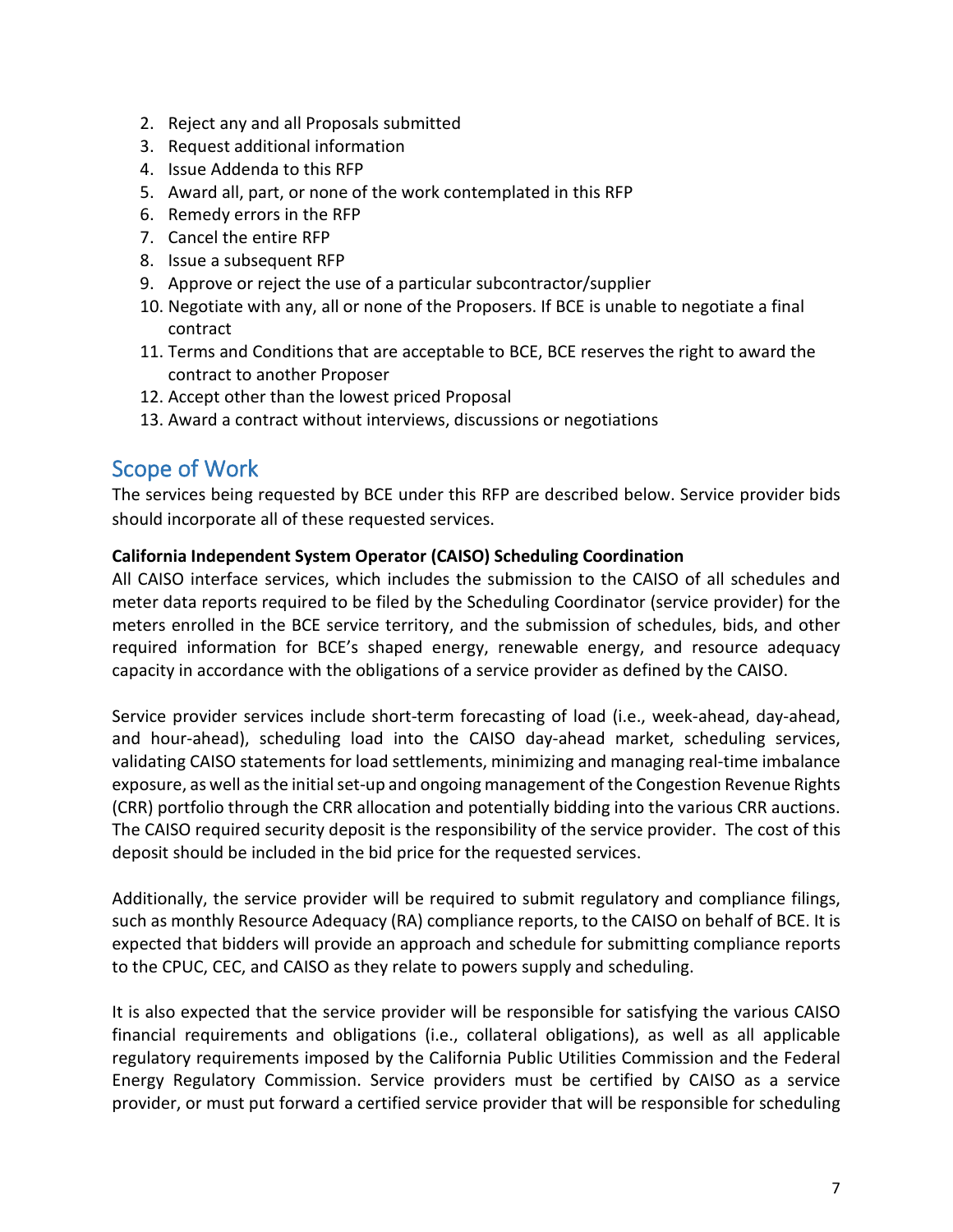loads and resources under the proposal. If the service provider is not a certified CAISO service provider and will be putting forward a third-party to serve in this capacity, BCE will require these proposers to submit responses that are co-signed by the anticipated service provider, verifying the intended business relationship and the anticipated scope of services to be provided.

#### **Risk Management**

Selected service provider will help develop and participate in a risk management process, as well as produce, maintain, and publish reports tracking BCE compliance with portfolio exposure, market risk and credit limits. Service provider will be expected to identify and present riskmitigation strategies to BCE's risk management team and leadership. Particular attention will be paid to proposed approaches to manage the risk to rate competitiveness posed by the PCIA and how to incorporate those approaches within BCE's procurement strategies. Service provider may also assist with drafting, implementing and complying with appropriate Energy Risk Management Policies and will assist BCE management and staff in presenting various reports and results to the BCE Board.

#### **Power Procurement**

Service provider will be expected to prepare and issue power supply RFPs and negotiate power contracts on BCE's behalf, and/or assist BCE in procuring all requisite energy, resource adequacy (RA), capacity, renewable and greenhouse gas (GHG) free products to meet BCE's power supply portfolio requirements while fully complying with applicable regulatory and legislative mandates, CAISO rules and practices, and BCE Program goals and objectives, including its enterprise risk management policy. Activities will include issuing RFPs for multi-year off-take agreements, reviewing and evaluating bids, and negotiating bilateral power-purchase agreements with thirdparty power providers.

BCE will need a significant amount of new renewable resources and is required to purchase at least 65% of its RPS requirement from long-term contracts. Explain your approach to acquiring renewable resources that meet the state mandates. Also, explain your strategy for acquiring new renewable projects within Butte County.

#### **Optional Add-on Services**

#### **Integrated Resource Plan (IRP)**

As future load serving entity, BCE will likely be required to submit an IRP to the Commission on May 1, 2020. This optional task, if included in respondents' proposal, should be priced separately and pricing should include all services required to file an IRP to the Commission. The selected vendor will develop a long-term integrated resource plan that considers both demandside reductions (through energy efficiency and demand response) as well as conventional and renewable supply. The resource plan will estimate the percentage of total electricity demand that will come from renewable and non-renewable resources. This should take into consideration SB 350's long-term eligibility requirements, electric storage requirements, and other relevant factors including an understanding of CPUC-jurisdictional IRP requirements for load serving entities and familiarity with CPUC IRP tools. Proposers should describe their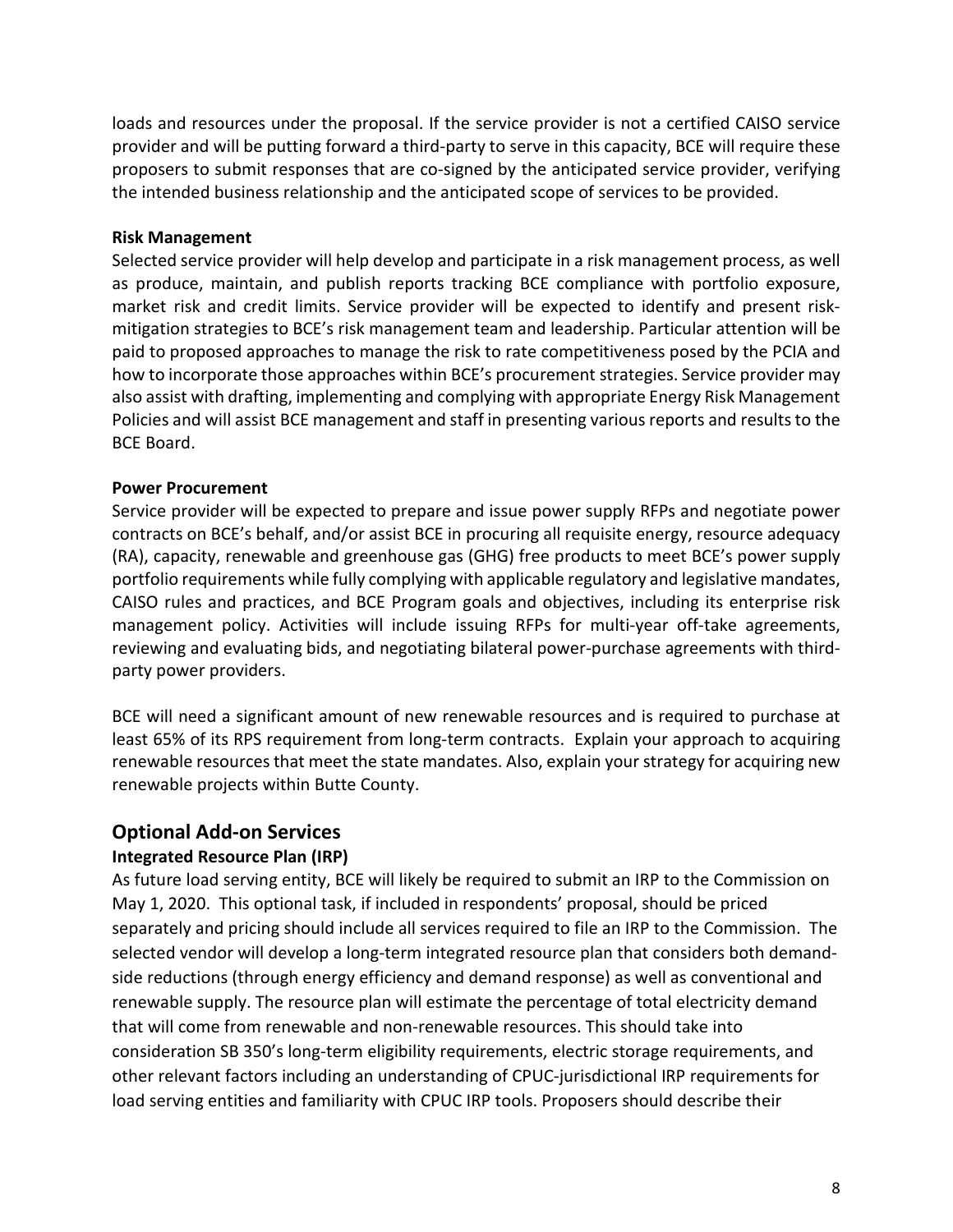experience in developing IRPs for CCAs or other load serving entities, the modeling they would use, and a plan for optimizing resource attributes and values.

### <span id="page-10-0"></span>Supplier Proprietary Information

Information submitted in response to this RFP will be used by BCE or its designated representatives, including consultants, solely for the purpose of evaluating this RFP. Proprietary data should be specifically identified on every applicable page of the supplier's submittal; suppliers should mark or stamp applicable pages as "Confidential" or "Proprietary." Reasonable care will be exercised so that information clearly marked as proprietary or confidential will be kept confidential, except as required by law or regulatory authority. BCE and its employees and consultants will not be liable for the accidental disclosure of such data, even if it is marked.

### <span id="page-10-1"></span>Proposal Delivery

Statement of qualifications must be received by 5:00 PM Pacific Time on February 13, 2020. Responses must be emailed directly to Amber Nyquist at nyquist@eesconsulting.com. All questions regarding this RFP should be addressed to Amber Nyquist as well.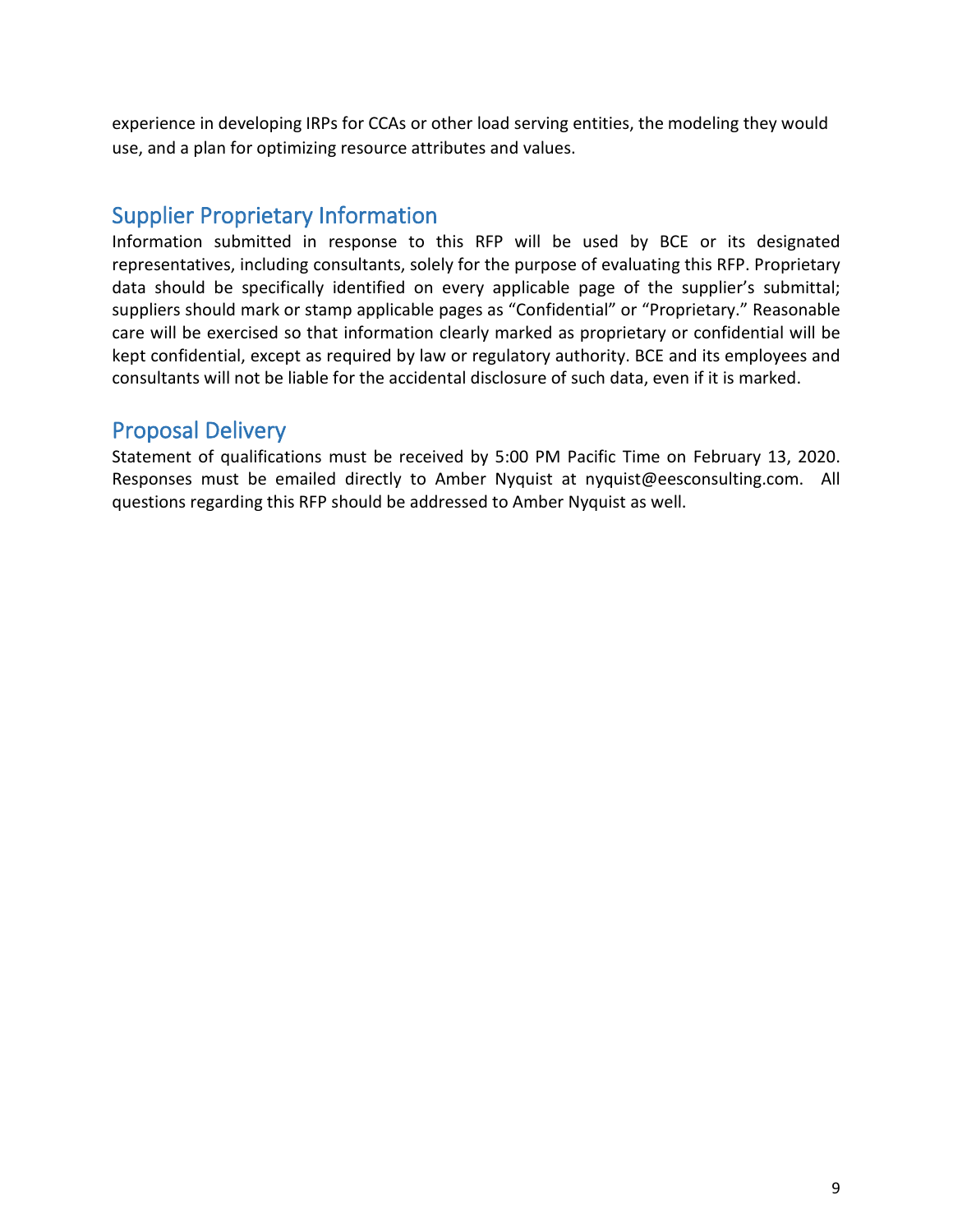# Appendix A **Questions for Power Supply and Scheduling Consultants**

#### <span id="page-11-0"></span>**Details on Experience**

- 1) Does your firm currently provide Scheduling Coordinator services to one or more CCAs? If yes, please list the CCAs.
- 2) Does your firm currently provide Scheduling Coordinator services to entities other than CCAs that reside within CAISO? If yes, please list the entities.
- 3) Does your firm currently provide scheduling services to entities outside CAISO? If yes, please list the entities.
- 4) Please provide the names of the entities for whom your firm has purchased Resource Adequacy Capacity? Please specify whether or not your firm has purchased designated system, local RA and/or flexible RA capacity for the entities.

#### **Project Management**

- 5) Out of which of your firm's offices would BCE real-time energy imbalances be managed?
- 6) Out of which of your firm's offices would CAISO settlement functions be managed?
- 7) What settlement software would your firm use to manage BCE's settlements?
- 8) Out of which of your firm's offices would risk management services be managed?
- 9) Would a representative of your firm be available to attend periodic power supply planning or risk oversight committee meetings at the BCE location? If so, please provide the name of the representative(s) that would be most likely to fulfill this service.

#### **Power Resources**

- 10) Does your firm have access to renewable energy resources or PPAs that could be used to serve BCE load beginning in 2021? If yes, please list the specific resources and quantity available or, if the information is confidential, the resource types and a range of quantities available. Also, specify whether any of the resources are within Butte County.
- 11) Does your firm have access to non-renewable energy resources or PPAs that could be used to serve BCE load beginning in 2021? If yes, please list the specific resources and quantity available or, if the information is confidential, the resource types and a range of quantities available. Also, specify whether any of the resources are within Butte County.
- 12) Does your firm have the ability to develop new renewable resources on behalf of the CCA within or outside of Butte County?
- 13) Does your firm have access to Renewable Energy Certificates that could be used to help BCE meet its renewable energy goals beginning in 2021? If yes, please provide REC prices by Portfolio Content Category (i.e. PCC 1, 2 and 3).